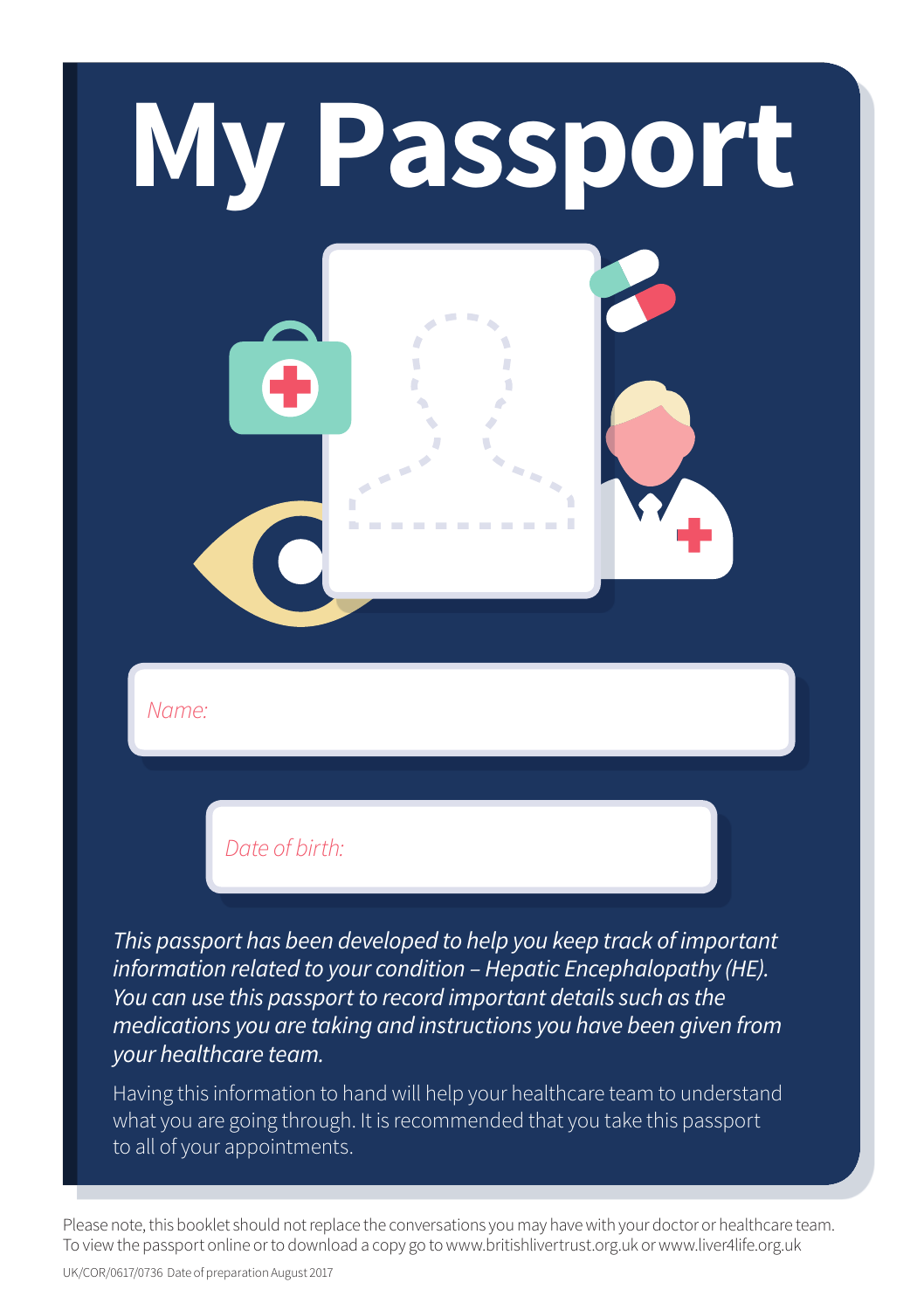## Healthcare team



#### *Use this page to list all relevant information relating to members of your healthcare team.*

Complete the details below to ensure that your passport can be returned to you in the event that you lose it.

| Hospital name and<br>contact details          |     |    |  |
|-----------------------------------------------|-----|----|--|
| Consultant name<br>and contact details        |     |    |  |
| I am on a transplant<br>waiting list          | Yes | No |  |
| Transplant centre name<br>and contact details |     |    |  |
| Transplant coordinator<br>contact details     |     |    |  |

### Information related to your condition

#### *What's Hepatic Encephalopathy (HE)?*

Hepatic encephalopathy (HE) refers to a decline in brain function caused by chronic advanced liver disease (often called cirrhosis). In this condition, the liver cannot adequately remove toxins from the bloodstream; toxins build up in the blood, reach the brain and reduce its ability to work properly.

#### *What's the liver?*

The liver is an organ, located in the right side of your abdomen, which is like a 'factory', carrying out many jobs that are vital for your life, such as processing food, producing chemicals, storing nutrients, fighting infections and diseases, destroying poisons and drugs and cleaning the blood.

#### *How does HE develop?*

If the liver is damaged, in cirrhosis, and unable to break down toxins properly, the levels of toxins, such as ammonia, in the blood increase. These toxins then enter the brain and can cause both mental and physical change in your body, which is called HE.

#### *What triggers HE?*

Triggers for HE may include:

- Constipation
- Dehydration
- Infections (such as pneumonia)
- Electrolyte disorder (such as a decrease in potassium after vomiting or taking diuretics)
- Use of medications (such as tranquilisers)
- Recent surgery or trauma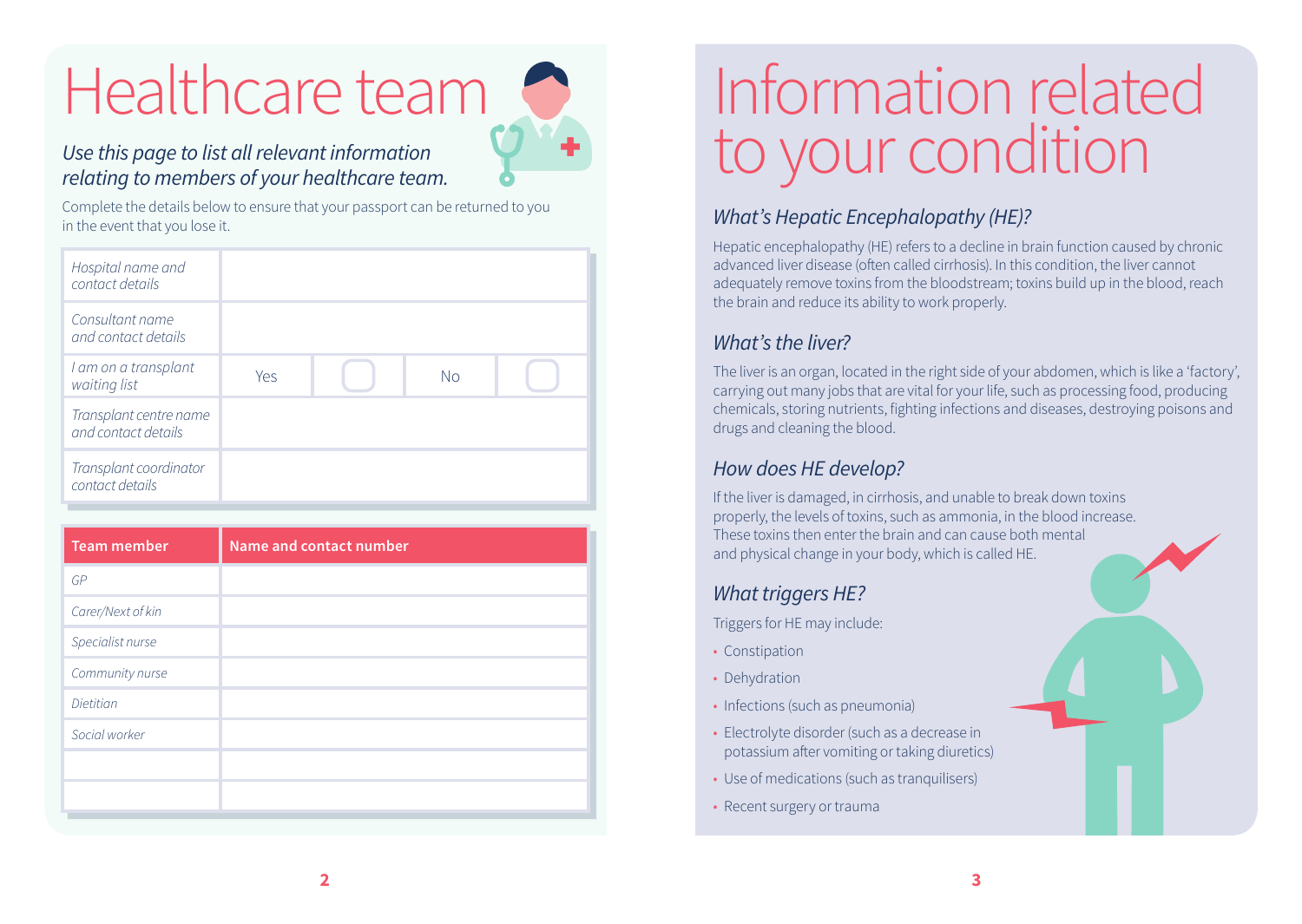### Symptoms to look out for

*HE can reduce both mental and physical function. HE may be a 'one-off' occurrence or it may be recurrent, with multiple episodes throughout your life, although repeated cases are usually seen in people with severe liver disease.* 

The symptoms of HE can vary from mild to severe, can develop rapidly or slowly over a period of time and can be different from person to person. The mild symptoms of HE may be easily missed because they are subtle and difficult to spot, while the moderate-to-severe symptoms are clearly visible and concerning.

#### **Symptoms of mild HE may include:**

- poor concentration
- poor judgment
- forgetfulness
- difficulty thinking
- personality changes
- change in sleep patterns
- a musty or sweet breath odour
- problems with handwriting or loss of other small hand movements

#### **Symptoms of moderate-to-severe HE may include:**

- anxiety
- agitation
- confusion
- disorientation
- shaky hands or arms
- slow movements
- slurred or jumbled speech
- sleepiness or fatigue
- severe personality changes
- in very serious cases, coma

### What to do ...if you experience any of these symptoms

*HE can be an emergency; it is therefore important to seek advice from your doctor as soon as your symptoms begin.*



If you have already been diagnosed with HE and you feel like your condition is getting worse, seek medical help as soon as possible.

If you have moderate-to-severe symptoms of HE, **ask to be taken to A&E or call 999 right away**. These symptoms can lead to a coma if they're not treated quickly.

#### How HE is managed ...by the healthcare team

*HE is a treatable condition; however the severity of the condition and any causes of the episode will determine the treatment that a person will be given.*

HE may require a hospital admission. In hospital, the body functions are supported and any factor that has triggered HE is identified and treated. Medications are used to remove toxins from the blood and to reduce the production and absorption of toxins from your gut to the bloodstream.

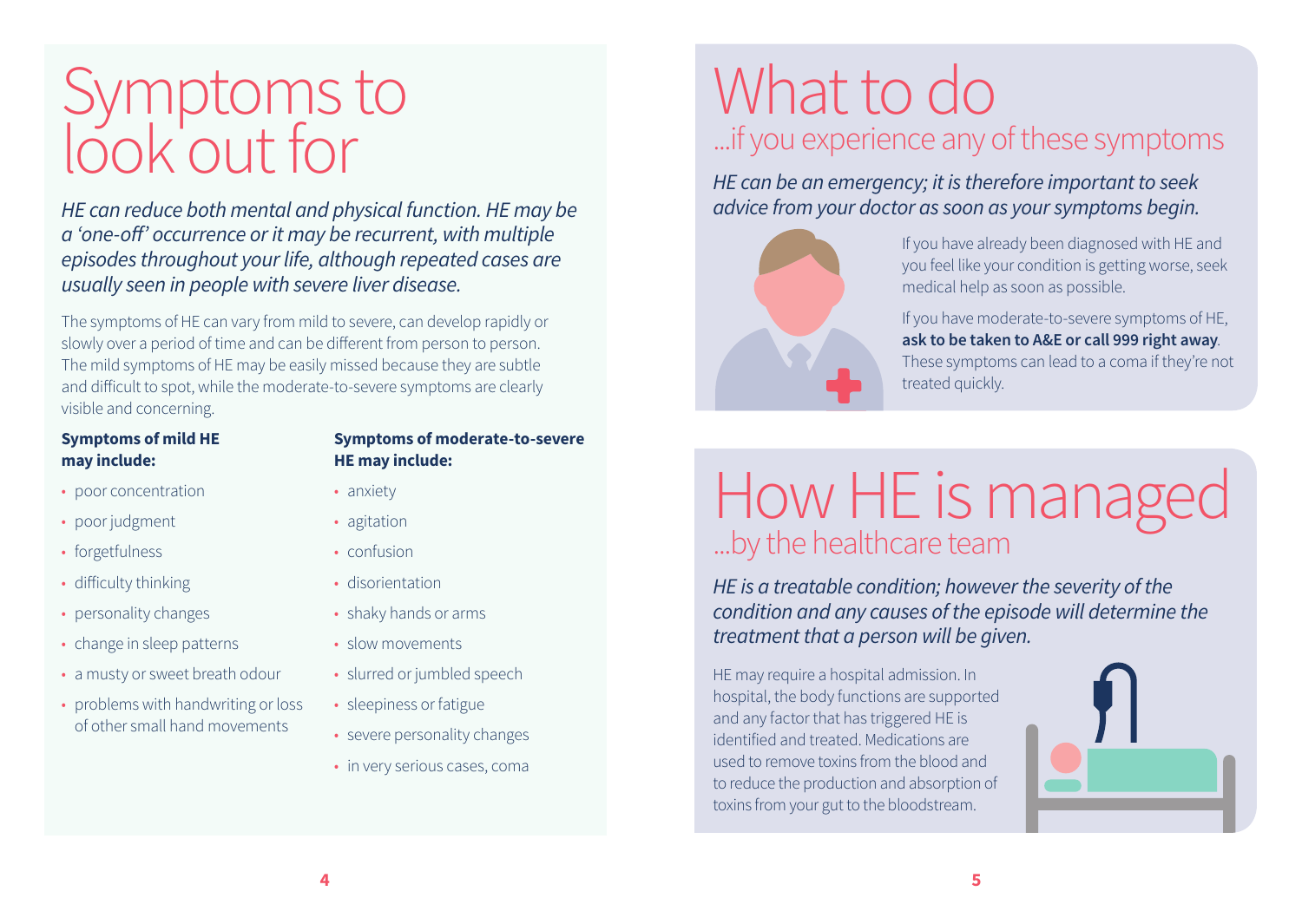### How to reduce the risk of HE

*HE episodes may be difficult to get through, so to help prevent the development of symptoms, you may require continuous care and lifestyle changes.* 

The best way to reduce the risk of HE is to prevent your liver disease from getting worse and to avoid any triggers for HE. One of the best ways to take control of your condition is for you to play an active role in managing it and work with your healthcare team. Following the below lifestyle recommendations will help you to do this.

- Avoid drinking alcohol (very important) – even small amounts of alcohol can cause problems when you have cirrhosis
- Avoid smoking (very important)
- Avoid high-fat foods
- Lose excess weight and maintain a healthy weight
- Eat healthily and at regular times
- Exercise or try to keep yourself physically active
- Don't use recreational or non-prescription drugs or share needles
- Avoid sleeping tablets or tranquilisers
- Tell a member of your healthcare team if you get constipated
- Ensure you take the medications you have been instructed to take by your doctor
- Mention to your doctor if your abdominal area seems bigger than usual or swollen
- Discuss with your doctor if at any point you change any of your medicines, including herbal remedies
- Discuss with your doctor if you have any problems doing your job or carrying out usual activities

### Information for relatives and friends

*It can be helpful to share information with your relatives and friends so they know how best to support you.*

It's a good idea to make sure your close relatives and friends are familiar with your condition and how it affects you. If they know what symptoms to look out for, they can help you get medical assistance when you need it.

Relatives and friends will want to provide help and support. It may be useful to have practical support with day-to-day activities, like shopping, housework or collecting children from school. Talk to the people around you about what support you may require and how they can help.

As well as taking care of yourself physically, it is important to look after your emotional health. Talking about your worries and concerns can make them seem less daunting, as well as helping your family and friends to feel involved.

If you are finding it difficult to cope with your condition, speak to your doctor, who will be able to discuss support options to suit you or arrange professional support if necessary.

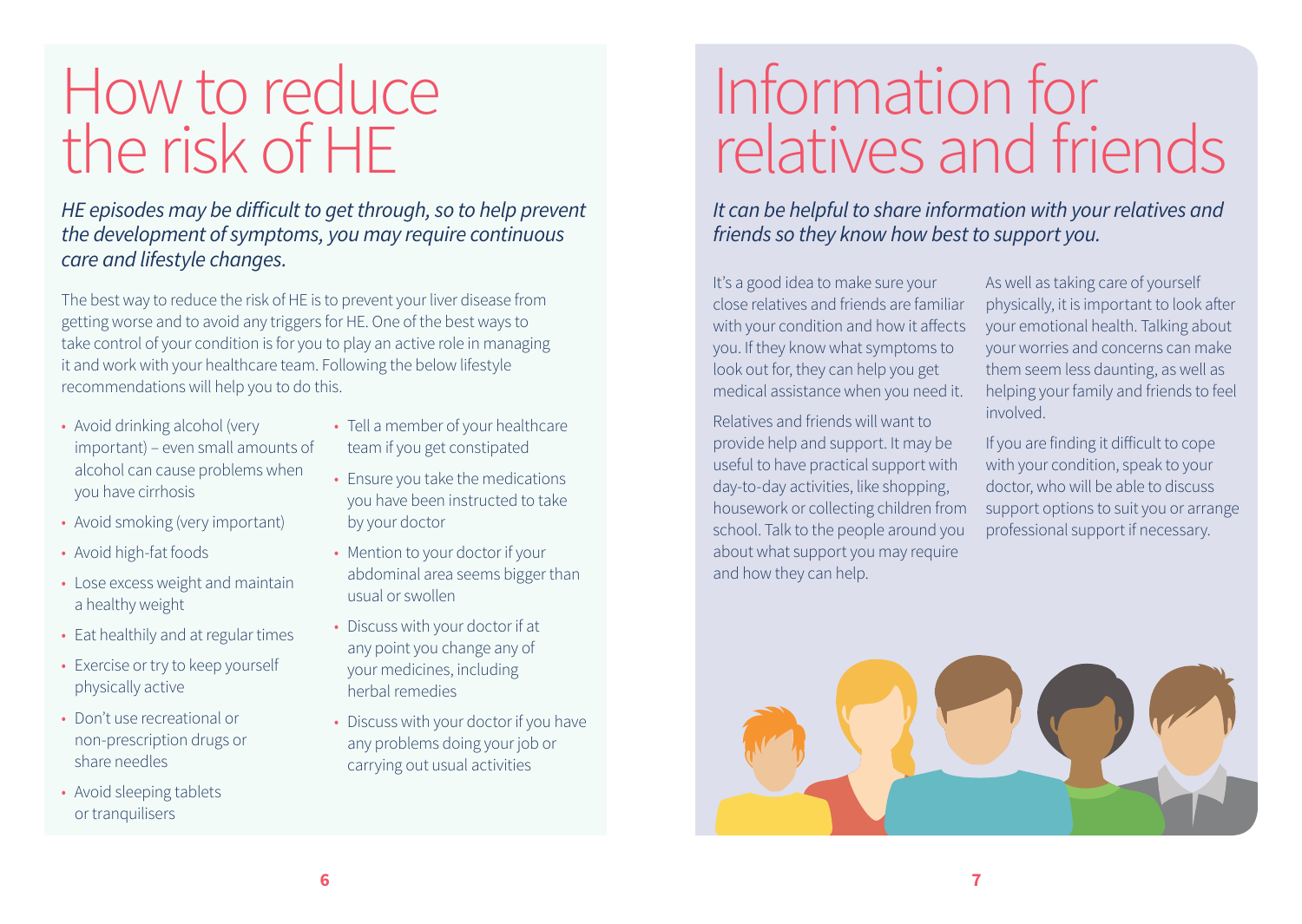### Advice for GPs and A & E departments

*This is for you to show to your GP or the A & E department at your local hospital if you experience an episode of hepatic encephalopathy.* 

#### Dear Doctor

This patient is being managed for complication of liver disease, in particular for hepatic encephalopathy (HE), at:

If the patient experiences an episode of HE, they may exhibit the following precipitating factors, which you may need to manage:

- Constipation
- Electrolyte disorder
- Gastrointestinal bleeding
- Diuresis
- Infection
- Sedative medications

Please do not hesitate to contact the patient's healthcare team for advice and refer the patient to us for further evaluation. Ring the hospital switchboard (see below) and ask for the gastroenterology/ hepatology registrar. See the front of this booklet to identify the appropriate consultant team. During office hours, if the registrar is not available, ask for the specialist nurse.

Hospital tel. no.

## Information

#### *Work with your healthcare team to complete the information below.*

Having this information to hand when attending all your appointments will help your team to understand your management objectives and work together to achieve them.

| Appointment date                                     | dd/mm/yy | dd/mm/yy | dd/mm/yy | dd/mm/yy |
|------------------------------------------------------|----------|----------|----------|----------|
| Number of previous<br><b>HE</b> episodes             |          |          |          |          |
| Date and severity (Conn<br>score) of last HE episode |          |          |          |          |
| Date and volume of<br>last ascitic drain             |          |          |          |          |
| Date and conclusion of<br>last creatinine blood test |          |          |          |          |
| Grade of varices                                     |          |          |          |          |
| Date of last ultrasound<br>and the findings          |          |          |          |          |
| Last MELD (M) or<br>Child-Pugh (CP) score            |          |          |          |          |
| Dietary advice                                       |          |          |          |          |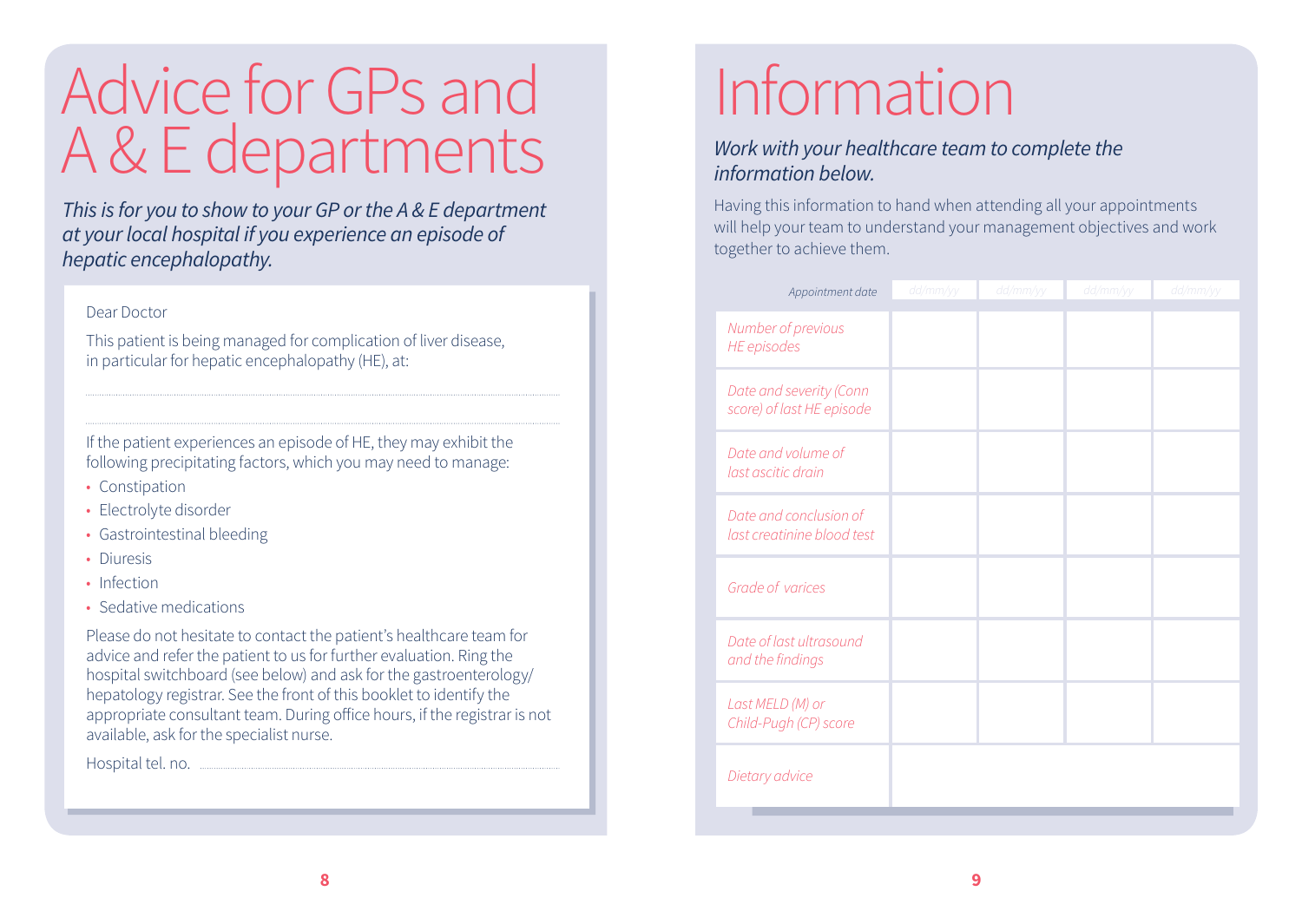## Current medication **Please use the table below to list ALL of the**<br>
medications you are taking. These include the<br>
medication and non processing medicine

**medications you are taking. These include both prescription and non-prescription medicines.** 



*Pharmacy name and address:*

#### *Allergies:*

| Medication |             | <b>Condition</b> | When do I take it? |             | <b>Start</b> | <b>Stop</b>    | Prescribing |      |        |                             |
|------------|-------------|------------------|--------------------|-------------|--------------|----------------|-------------|------|--------|-----------------------------|
| Name       | <b>Dose</b> | I take it for    | Morning            | <b>Noon</b> | Evening      | <b>Bedtime</b> | date        | date | doctor | <b>Special instructions</b> |
|            |             |                  |                    |             |              |                |             |      |        |                             |
|            |             |                  |                    |             |              |                |             |      |        |                             |
|            |             |                  |                    |             |              |                |             |      |        |                             |
|            |             |                  |                    |             |              |                |             |      |        |                             |
|            |             |                  |                    |             |              |                |             |      |        |                             |
|            |             |                  |                    |             |              |                |             |      |        |                             |
|            |             |                  |                    |             |              |                |             |      |        |                             |
|            |             |                  |                    |             |              |                |             |      |        |                             |
|            |             |                  |                    |             |              |                |             |      |        |                             |
|            |             |                  |                    |             |              |                |             |      |        |                             |

**Prescription medicines:** Medicines that have to be prescribed by your doctor and issued by a pharmacist.

**Non-prescription medicines:** Also known as 'over-the-counter' medicines, these are medicines that you can buy without a prescription from your doctor. These include vitamins, herbal medications, pain relief medications, dietary supplements, and cough and cold medications.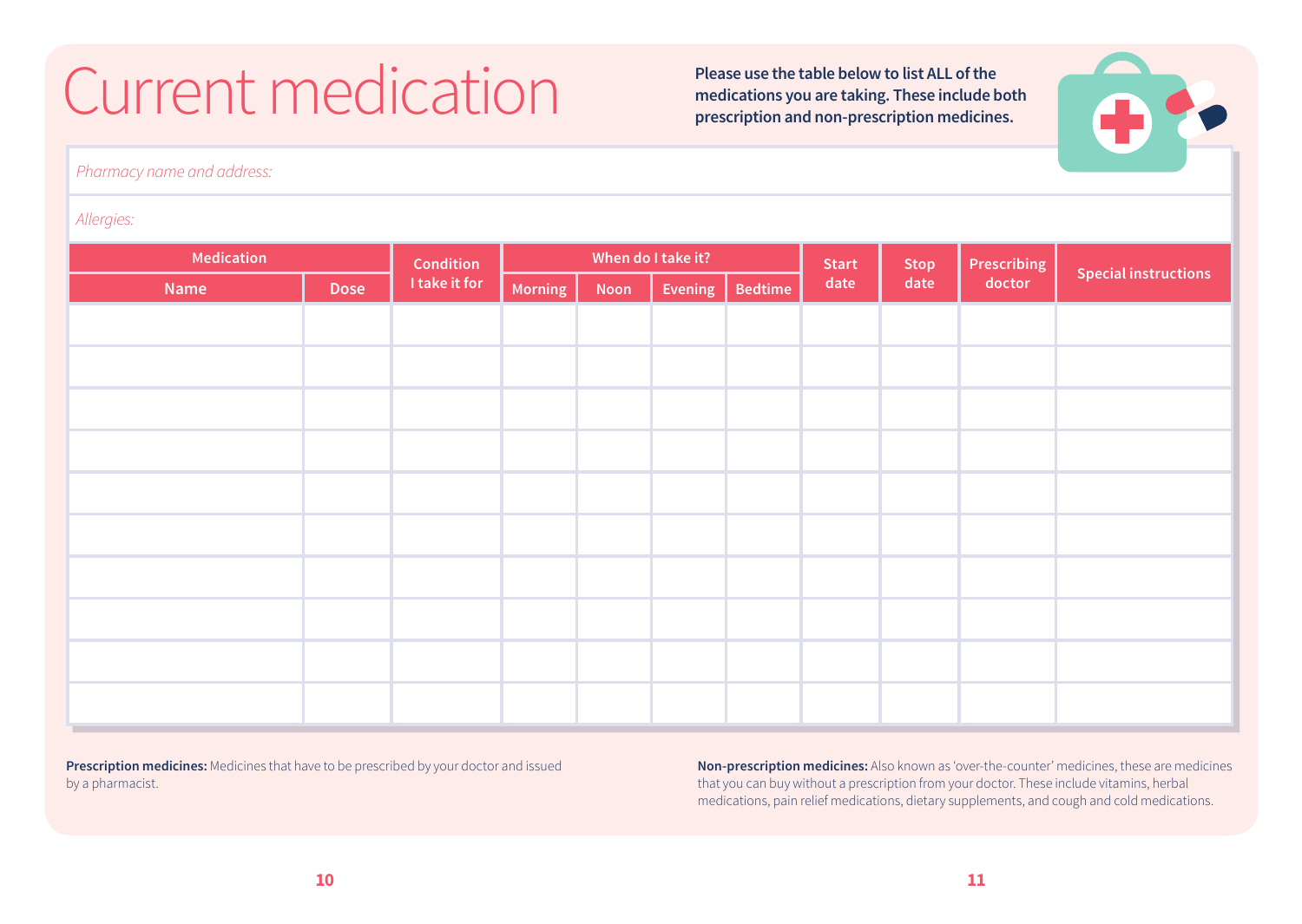## Appointments Appointments

| Date/Time | Detail | Date/Time |
|-----------|--------|-----------|
|           |        |           |
|           |        |           |
|           |        |           |
|           |        |           |
|           |        |           |
|           |        |           |
|           |        |           |
|           |        |           |
|           |        |           |
|           |        |           |
|           |        |           |
|           |        |           |
|           |        |           |
|           |        |           |
|           |        |           |
|           |        |           |
|           |        |           |
|           |        |           |

| Date/Time | Detail |
|-----------|--------|
|           |        |
|           |        |
|           |        |
|           |        |
|           |        |
|           |        |
|           |        |
|           |        |
|           |        |
|           |        |
|           |        |
|           |        |
|           |        |
|           |        |
|           |        |
|           |        |
|           |        |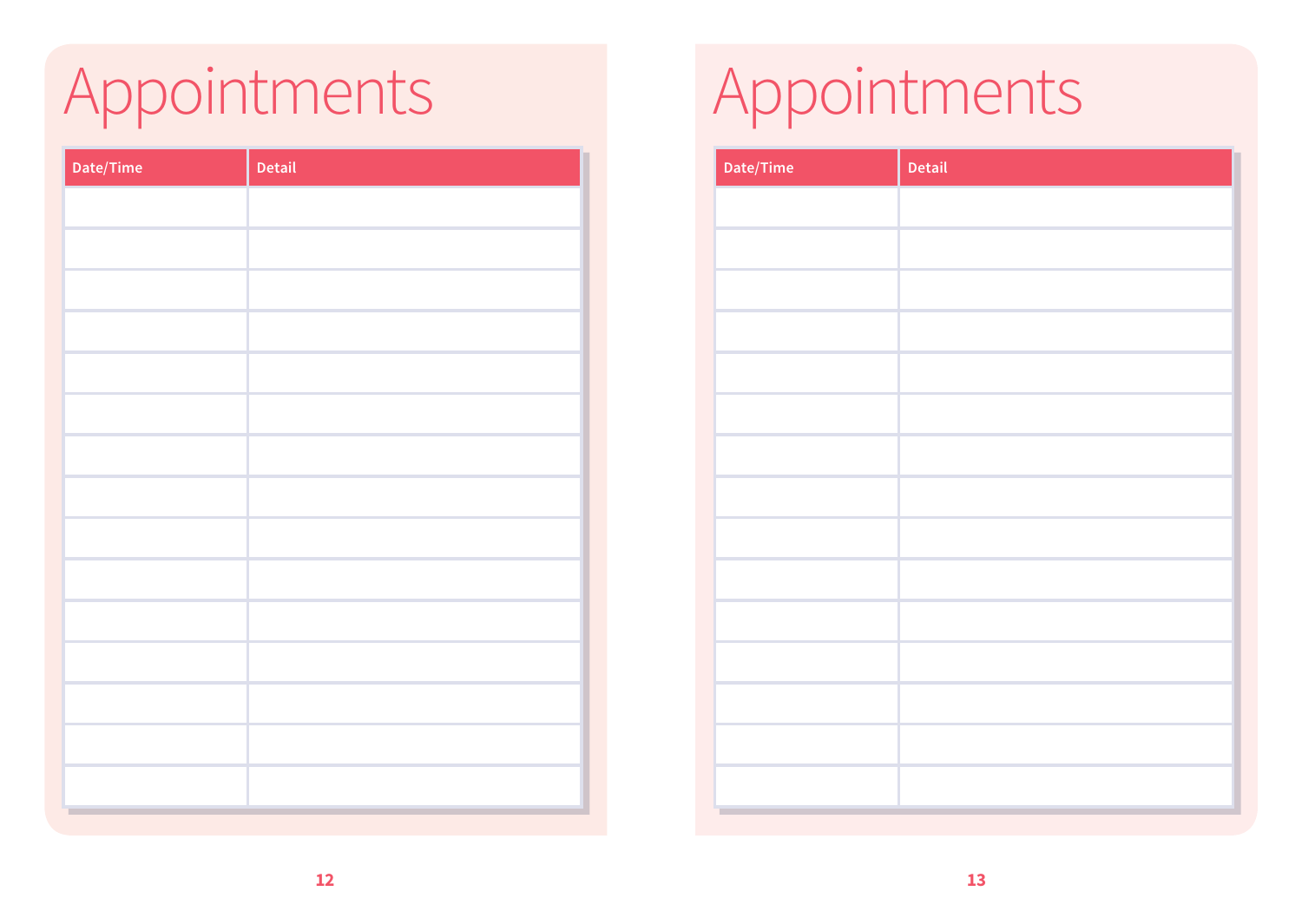# Appointments Notes

| Date/Time | Detail |
|-----------|--------|
|           |        |
|           |        |
|           |        |
|           |        |
|           |        |
|           |        |
|           |        |
|           |        |
|           |        |
|           |        |
|           |        |
|           |        |
|           |        |
|           |        |
|           |        |
|           |        |

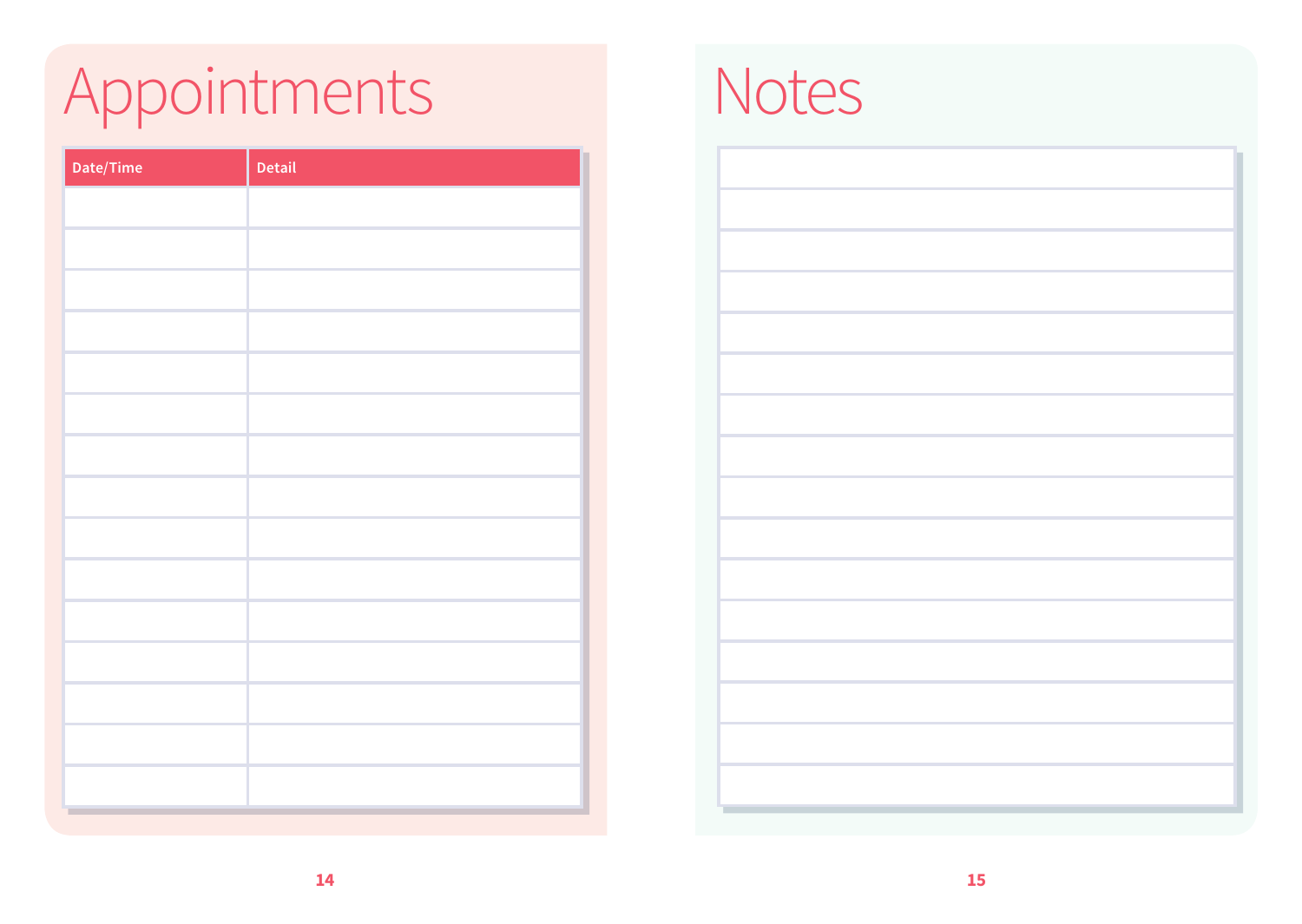### Notes Notes

| <u>ی ک</u> |  |
|------------|--|

| <u> The Communication of the Communication of the Communication of the Communication of the Communication of the Communication of the Communication of the Communication of the Communication of the Communication of the Commun</u> |  |
|--------------------------------------------------------------------------------------------------------------------------------------------------------------------------------------------------------------------------------------|--|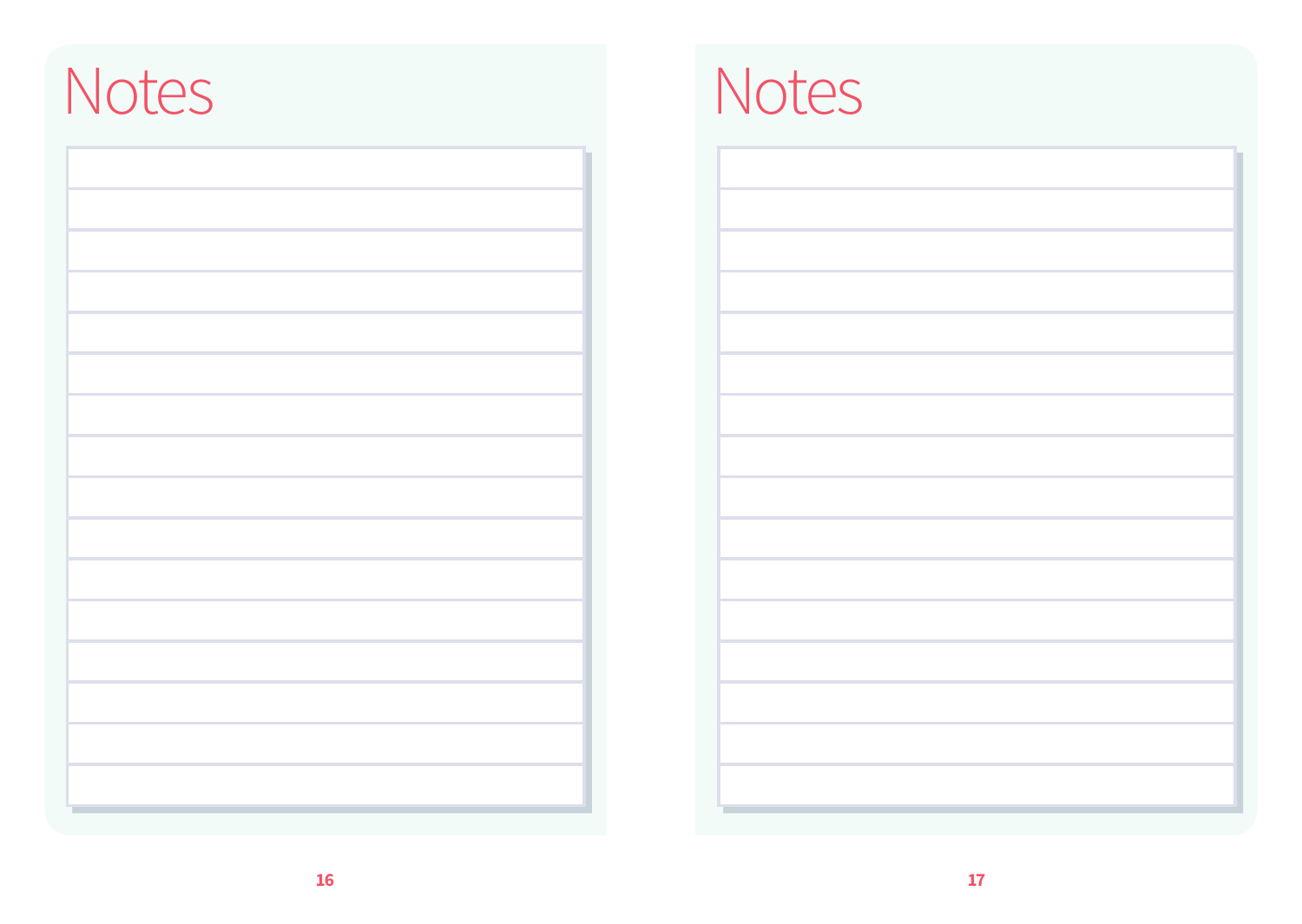### **Notes**

# Medical ID app

*Make sure you fill out your Medical ID app with important information about your condition and its management.* 



For Apple devices, see advice online: https://tinyurl.com/y7t9bttd

*Tick when complete*



Alternatively, for Android devices, download your Medical ID app from: https://tinyurl.com/yc3hfsnt

*Tick when complete*